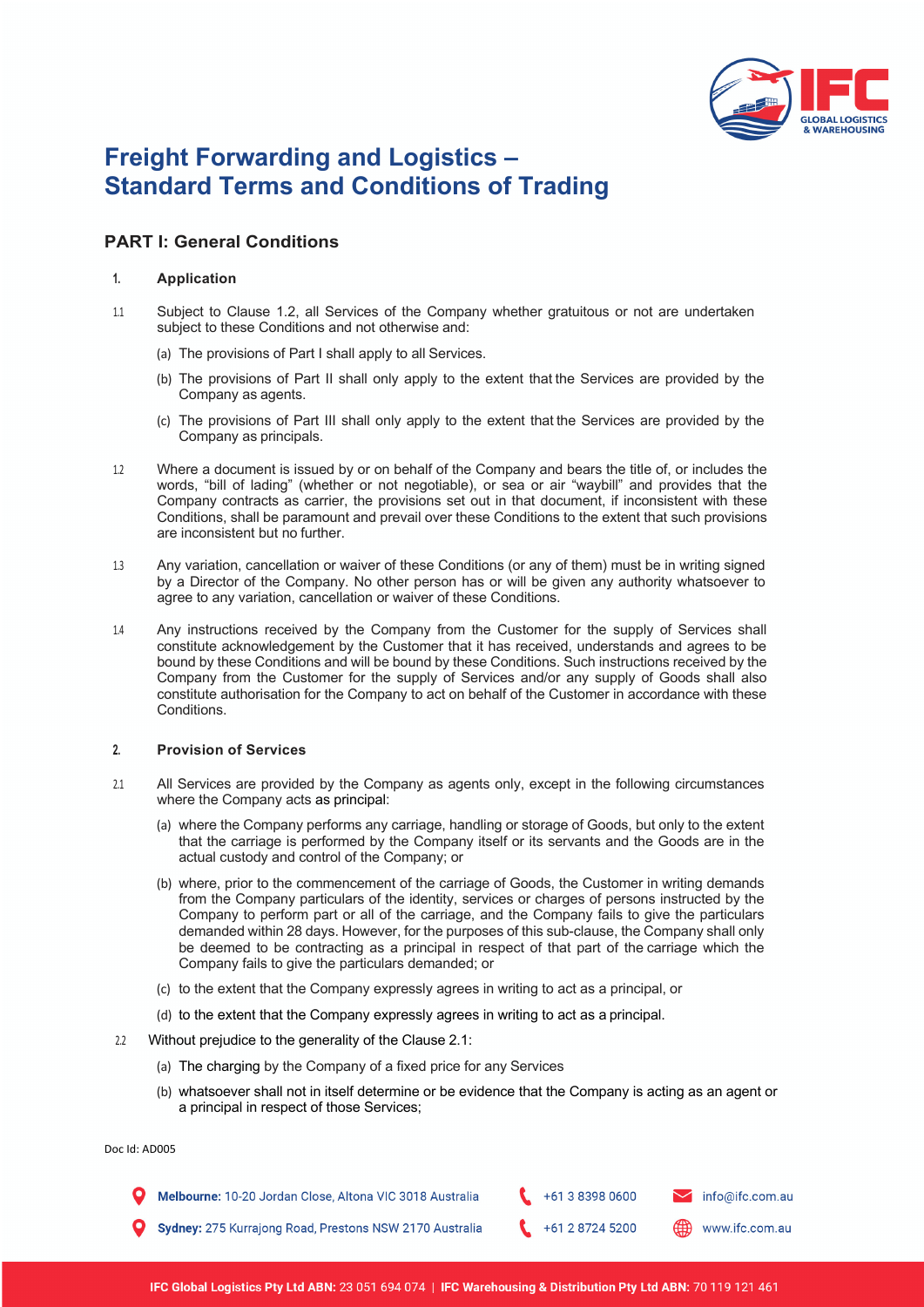- (c) the supplying by the Company of its own or leased equipment shall not in itself determine or be evidence that the Company is acting as agent or a principal in respect of any carriage, handling or storage of Goods;
- (d) the Company acts as an agent where the Company procures a bill of lading, sea or air waybill or other document evidencing a contract of carriage between a person, other than the Company, and the Customer or Owner;
- (e) the Company acts as an agent and never as a principal when providing Services as a customs broker in respect of or relating to customs requirements, taxes, licenses, consular documents, certificates of origin, inspection, certificates and other similar services or when providing any other services whatsoever for or on behalf of the Customer.
- 2.3 The Company is not a common carrier and will accept no liability as such and it reserves the right to accept or refuse the carriage of any Goods or any other Service at its discretion. All Services are performed subject only to these Conditions (and when applicable but subject to Clause 22.6, the conditions on any bill of lading or sea waybill or air waybill issued by the Company as principal).

## **3. Definitions**

In these Conditions:

- (a) "Authority" means a duly constituted legal or administrative person, acting within its legal powers and exercising jurisdiction within any nation, state, municipality, port or airport;
- (b) "Chain of Responsibility" has the meaning described in the Heavy Vehicle National Law and recognises the duties of each participant in a supply chain to ensure the safety of any road transport;
- (c) "Company" is IFC Global Logistics Pty Limited (ABN 23 051 644 074);
- (d) "Container" includes any container, flexitank, trailer, transportable tank, flat, pallet or any article of transport used to carry or consolidate goods and any equipment of or connected thereto;
- (e) "Customer" means any Person at whose request or on whose behalf the Company provides a service;
- (f) "Dangerous Goods" includes goods which are or may become of a dangerous, inflammable, radio- active or damaging nature and goods likely to harbour or encourage vermin or other pests;
- (g) "Force Majeure Event" means any cause or causes beyond the control of the party whose performance is directly affected by it, including but not limited to war (declared or undeclared), rebellion, revolution, tumults, political disturbance, accident to wharf, accidents at works or wharf, at receivers' works or wharf, breakdown or stoppage of slurry pipeline, transfer vessels, motor vehicles or any part of the works from which the Goods are supplied or to which the Goods are destined, including loading and/or discharging facilities, installations and/or equipment at or en route, partial or total stoppage of roads, rivers or channels, riot, insurrection, civil commotion, epidemics, quarantine, strike, lockout, blockade, industrial disturbance, labour/industrial disputes or stoppages of miners, workmen, lightermen, tugboatmen or other hands essential to the working, carriage, delivery, shipment or discharge of the said Goods whether partial or general, interference of trade unions, act of God, fire, floods, storm, tempest, volcanic eruption, earthquake, landslips, frost or snow, bad weather, intervention of sanitary, customs, and/or other constituted authorities, act of government (whether de-facto or de-jure) and supervening illegality, or any other cause beyond the control of the Company. Act of government shall include, but is not limited to, the refusal to grant any necessary import or export licence;
- (h) "Goods" includes the cargo and any container not supplied by or on behalf of the Company, in respect of which the Company provides a service;
- (i) "Hague-Visby-Rules" means the provisions of the International Convention for the Unification of certain rules Relating to Bills of Lading signed at Brussels on 25th August 1924 as amended by the Visby Protocol of 23rd February 1968 and the SDR Protocol of 21st December 1979;
- (j) "Heavy Vehicle National Law" means the Heavy Vehicle National Law Act 2012 (Qld) and all regulations made under that Act, as well as the associated State and Territory road transport acts and regulations adopting the Heavy Vehicle National Law Act 2012 (Qld) and includes any subsequent replacement or modification or amendment to any of these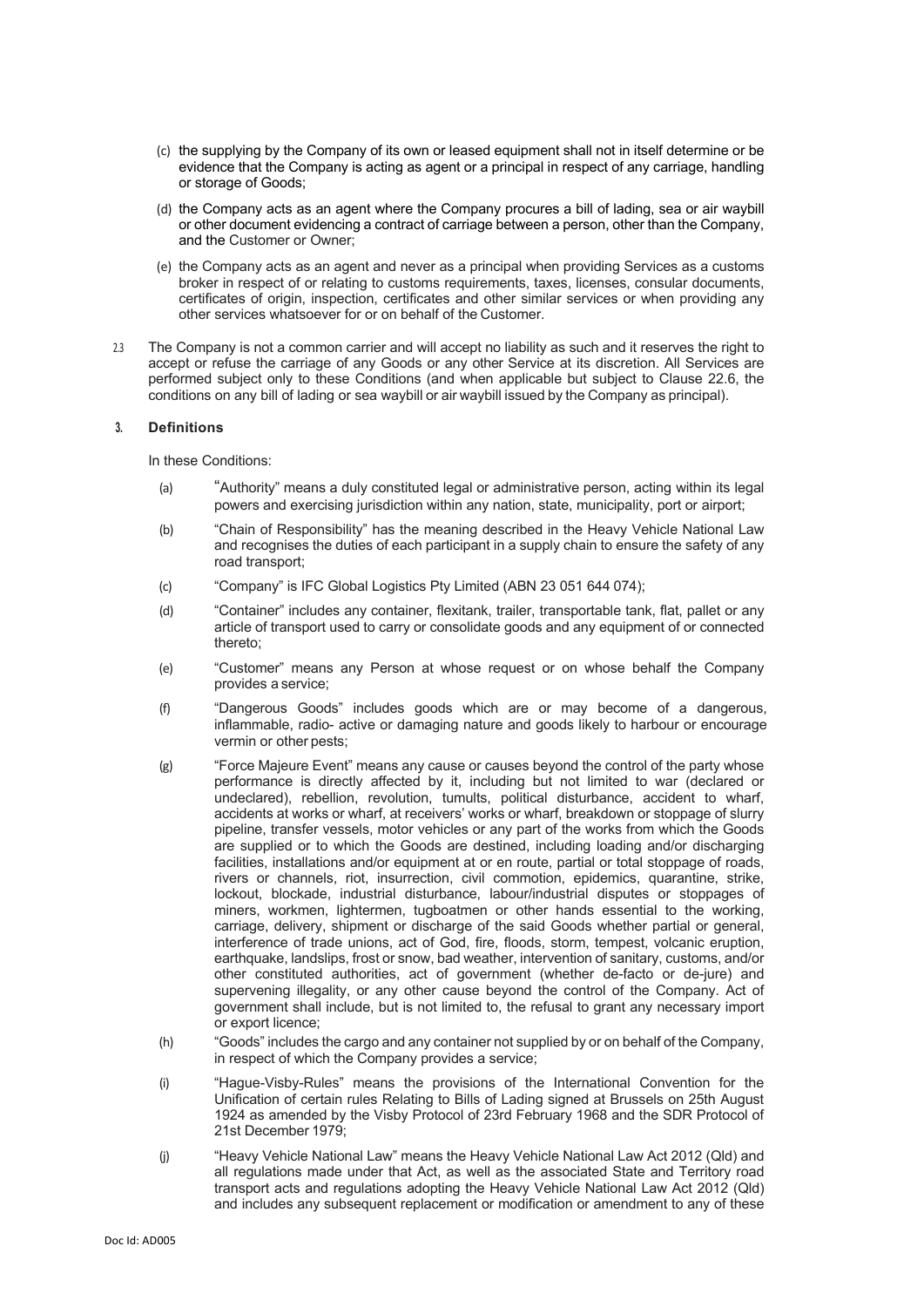#### acts and regulations;

- (k) "Incidental Matters" means anything done or to be done in relation to the Goods or the provision of any Services ancillary to the Goods including but not limited to moving, storing or leaving the Goods at any warehouse, terminal, yard, wharf or other place or area, loading or unloading the Goods from any vehicle, vessel or other conveyance, stowing or packing the Goods or fumigating, transhipping, inspecting or otherwise handling the Goods or anything done in relation thereto;
- (l) "Insolvency Event" means if any (or more than one) of the following occur with respect to a Customer:
	- (i) the Customer becomes insolvent or is otherwise unable to pay its debts as and when they fall due;
	- (ii) the Customer (or any third party) institutes any insolvency, receivership or bankruptcy proceedings with respect to the Customer, for the settlement of the Customer's debts;
	- (iii) the Customer makes a general assignment for the benefit of creditors; or
	- (iv) the Customer ceases to conduct business.
- (m) "Instructions" means a statement of the Customer's specific requirements;
- (n) "Intellectual Property means all present and future intellectual and individual property rights conferred by statute at common law or existing in equity;
- (o) In writing or written means by letter or electronic mail;
- (p) "Load Restraint Guide" means the "Load Restraint Guide: Guidelines and Performance Standards for the Safe Carriage of Loads on Road Vehicles", Second Edition 2004 and includes any subsequent editions;
- (q) "Montreal Convention" means the Convention for the Unification of Certain Rules relating to International Carriage by Air, signed in Montreal in 1999 (Montreal Convention) as applied respectively by the legislation of the Commonwealth of Australia;
- (r) "Navigation Act 2012" means the Navigation Act 2012 (Cth) and all regulations made under that Act, including the Australian Maritime Safety Authorities' Marine Orders, and includes any subsequent replacement or modification or amendment to any of these acts and regulations;
- (s) "Owner" includes the owner, shipper and consignee of the Goods and any other person who is or may become interested in the Goods and anyone acting on their behalf;
- (t) "Person" includes individuals, partnerships, firms trusts, associates or any body or bodies corporate;
- (u) "PPSA" means the Personal Property Securities Act 2009 (Cth) and includes all regulations made under that Act, and any subsequent replacement or modification or amendment to the act orregulations;
- (v) "Services" means the whole of the services provided by the Company to the Customer and all matters necessarily related to the provision of the services or ancillary to the provision of the services.

#### **4. Obligations of Customer**

- 4.1 The Customer warrants that it is either the Owner or the authorised agent of the Owner of the Goods and that it is authorised to accept and accepts these Conditions, not only for itself, but also as agent for and on behalf of the Owner.
- 4.2 The Customer warrants that it has reasonable knowledge of matters affecting the conduct of its business, including, but not limited to, the terms of sale and purchase of the Goods and all other matters relating thereto. The Customer shall give sufficient and executable instructions.
- 4.3 The Customer warrants that the description and particulars of the Goods and Container are complete and correct, and that any consignment documentation provided to the Company (including, but not limited to, weight, content, measure, quantity, condition, marks, numbers, barcodes and values) is accurate complete and correct.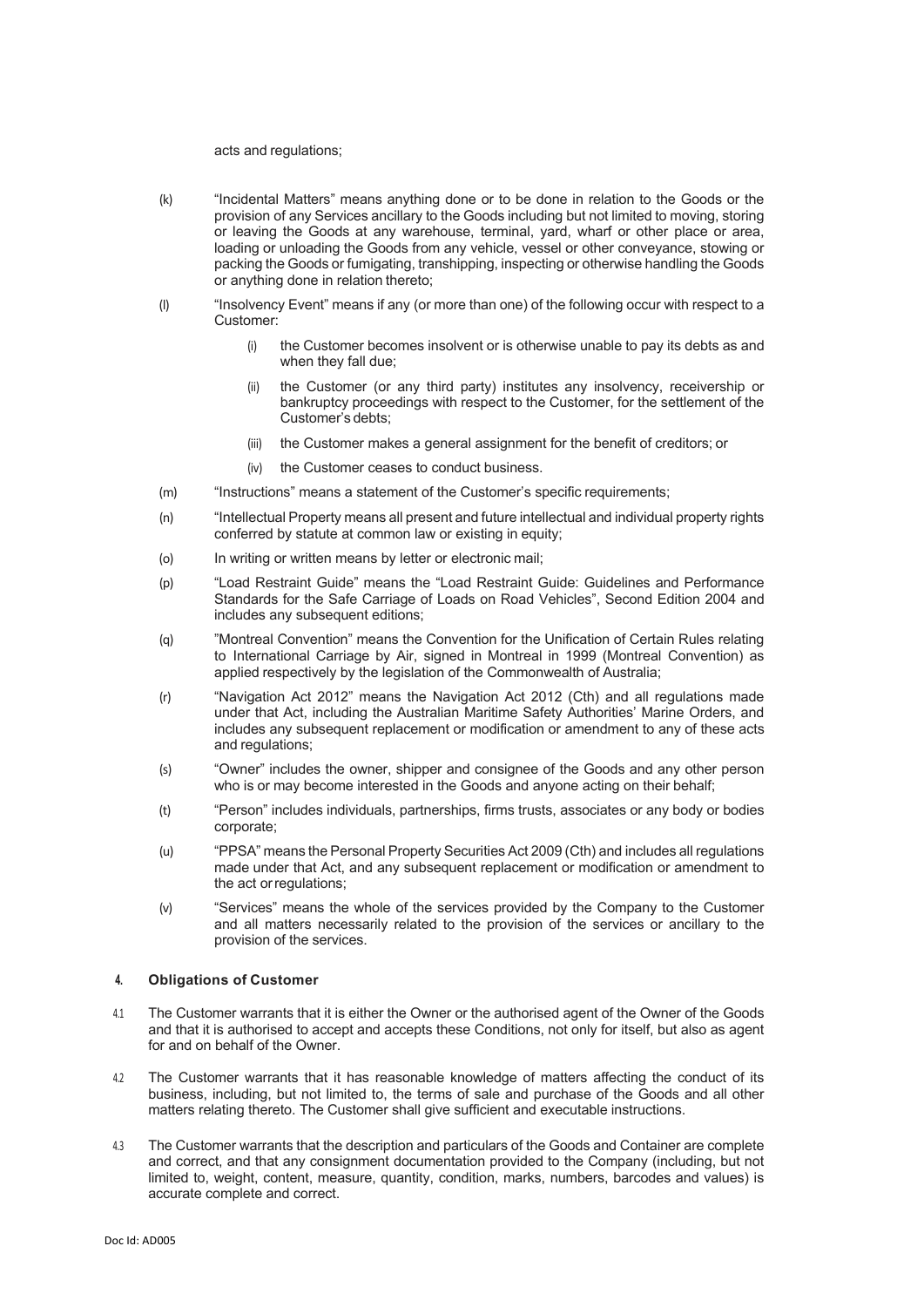- 4.4 The Customer warrants that the Goods are properly packed and labelled in compliance with all laws, regulations and requirements, except where the Company has accepted instructions in respect of packaging and/or labelling.
- 4.5 The Customer warrants that it will ensure, so far as is reasonably practicable, the safety of any road transport performed for or on behalf of the Customer and that it will meet its obligations under the Heavy Vehicle National Law Chain of Responsibility provisions where the Customer is acting as a Consignor or Consignee or Loader or Packer of Goods.
- 4.6 The Customer warrants that any Goods that are delivered to the Company or that are to be directly received by the Company are secured for road transport in accordance with Part 1 of the Load Restraint Guide.
- 4.7 The Customer warrants that a compliant and accurate Container Weight Declaration will be supplied where the Customer is to provide the consignment documentation.
- 4.8 The Customer warrants that for Goods consigned for import or export by sea the consignment documentation including the verified gross mass is accurate and compliant with the requirements of Navigation Act 2012, including but not limited to the requirements of Marine Order 32 and Marine Order 42.

## **5. Special Instructions, Goods and Services**

- 5.1 Unless agreed in writing, the Customer shall not deliver to the Company, or cause the Company to deal with or handle, Dangerous Goods.
- 5.2 If the Customer is in breach of Clause 5.1:
	- (a) the Customer shall be liable for all loss or damage whatsoever caused by or to or in connection with the Goods howsoever arising;
	- (b) the Customer shall defend, indemnify and hold harmless the Company against all penalties, claims, damages, costs and expenses whatsoever arising in connection therewith; and
	- (c) the Company (or any other person in whose custody the Goods may be in at the relevant time) may, at the Company's sole discretion, have the Goods destroyed or otherwise dealt with (without compensation to the Customer or liability on the Company). For the purposes of this sub-clause, notice is not required to be given to any person of the intention to destroy or otherwise deal with the Goods.
- 5.3 If the Company agrees to accept Dangerous Goods and then it (or any other person) reasonably forms the view that those Goods constitute a risk to other goods, property, life or health, it may (without notice or compensation to the Customer and without liability on the Company) have the Goods destroyed or otherwise dealt with at the expense of the Customer or Owner.
- 5.4 The Customer undertakes not to tender for transportation any Goods which require temperature control without previously giving written notice of their nature and the particular temperature range to be maintained and, in the case of a temperature controlled Container packed or stuffed by or on behalf of the Customer, the Customer further undertakes that:
	- (a) the Container has been properly pre-cooled or pre-heated as appropriate;
	- (b) the Goods have been properly packed or stuffed in the Container; and
	- (c) the Container's thermostatic controls have been properly set by the Customer.
- 5.5 If the requirements of Clause 5.4 are not complied with the Company shall not be liable for any loss of or damage to the Goods caused by such non-compliance.
- 5.6 Unless agreed in writing, the Company shall not be obliged to make any declaration for the purposes of any statute, convention or contract as to the nature or value of any Goods or as to any special interest in delivery or to make any declaration as to specific stowage requirements of any Goods.
- 5.7 Unless agreed in writing or otherwise provided for under the provisions of a document signed by the Company, instructions relating to the delivery or release of Goods against payment or against surrender of a particular document shall be in writing and the Company's liability shall not exceed that provided for in respect of misdelivery of Goods.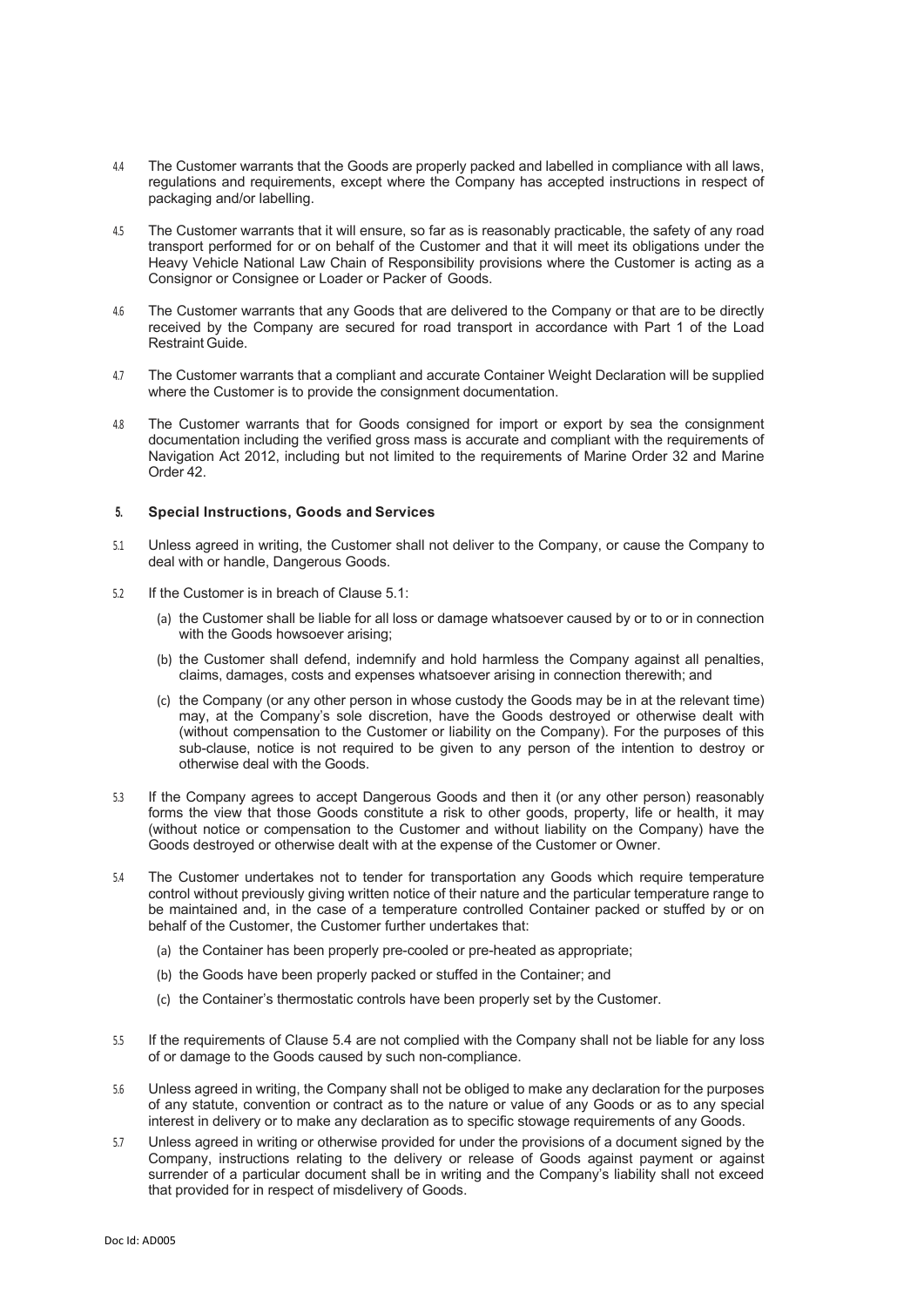5.8 Unless agreed in writing that the Goods shall depart by or arrive by a particular date, the Company accepts no responsibility for departure or arrival dates of Goods.

#### **6. Insurance**

6.1 Insurance of the Goods is the responsibility of the Customer. The Company does not issue insurance. Upon request, the Company can arrange for an insurer to provide a quote for insurance to the Customer with the contact details of insurance companies / brokers and assist the Customer so that the Customer can obtain insurance from them directly. All such insurances are subject to the usual exceptions and conditions of the policies of the insurance company or underwriters taking the risk.

#### **7. General Indemnities and Liabilities of the Customer and Owner**

- 7.1 The Customer and Owner shall defend, indemnify and hold harmless the Company against all liability, loss, damage, costs and expenses howsoever arising:
	- (a) from the nature of the Goods, other than to the extent caused by the Company's negligence;
	- (b) out of the Company acting in accordance with the Customer's or Owner's instructions;
	- (c) from a breach of warranty or obligation by the Customer or arising from the negligence of the Customer or Owner; or
	- (d) from the defective or overweight condition of any Goods or Container provided by the Customer.
- 7.2 Except to the extent caused by the Company's negligence, the Customer and Owner shall be liable for and shall defend, indemnify and hold harmless the Company in respect of all duties, taxes, imposts, levies, deposits and outlays whatsoever levied by any Authority and for all payments, fines, costs, expenses, loss and damage whatsoever incurred or sustained by the Company in connection therewith.
- 7.3 Advice and information, in whatever form it may be given, is provided by the Company for the Customer only and the Customer shall defend, indemnify and hold harmless the Company for all liability, loss, damage, costs and expenses arising out of any other person relying on such advice or information.
- 7.4 The Customer shall be liable for the loss, damage, contamination, soiling, delay detention or demurrage whether arising before, during and after the Carriage of property of:
	- (a) the Company (including, but not limited to, Containers);
	- (b) the Company's servants, sub-contractors or agents;
	- (c) independent contractors engaged by the Company for performance of part or all of the Services;
	- (d) any person; or
	- (e) any vessel

caused by the Customer or Owner or any person acting on behalf of either of them or for which the Customer is otherwise responsible and will defend, indemnify and hold harmless the Company in respect of the same.

7.5 Instructions to collect payment on delivery in cash or otherwise are accepted by the Company upon and on the condition that the Company in the matter of such collection will be liable for the exercise of reasonable diligence and care only. Unless express written instructions are received that the Goods are not to be delivered without payment, the Company accepts no liability if, upon delivery of the Goods, payment is not made.

#### **8. Sub-contractors**

8.1 The Customer undertakes that no claim will be made against any servant, sub-contractor or agent of the Company which imposes or attempts to impose upon any of them any liability whatsoever in connection with

the Goods. If any such claim should nevertheless be made, the Customer undertakes to indemnify the Company against all consequences thereof.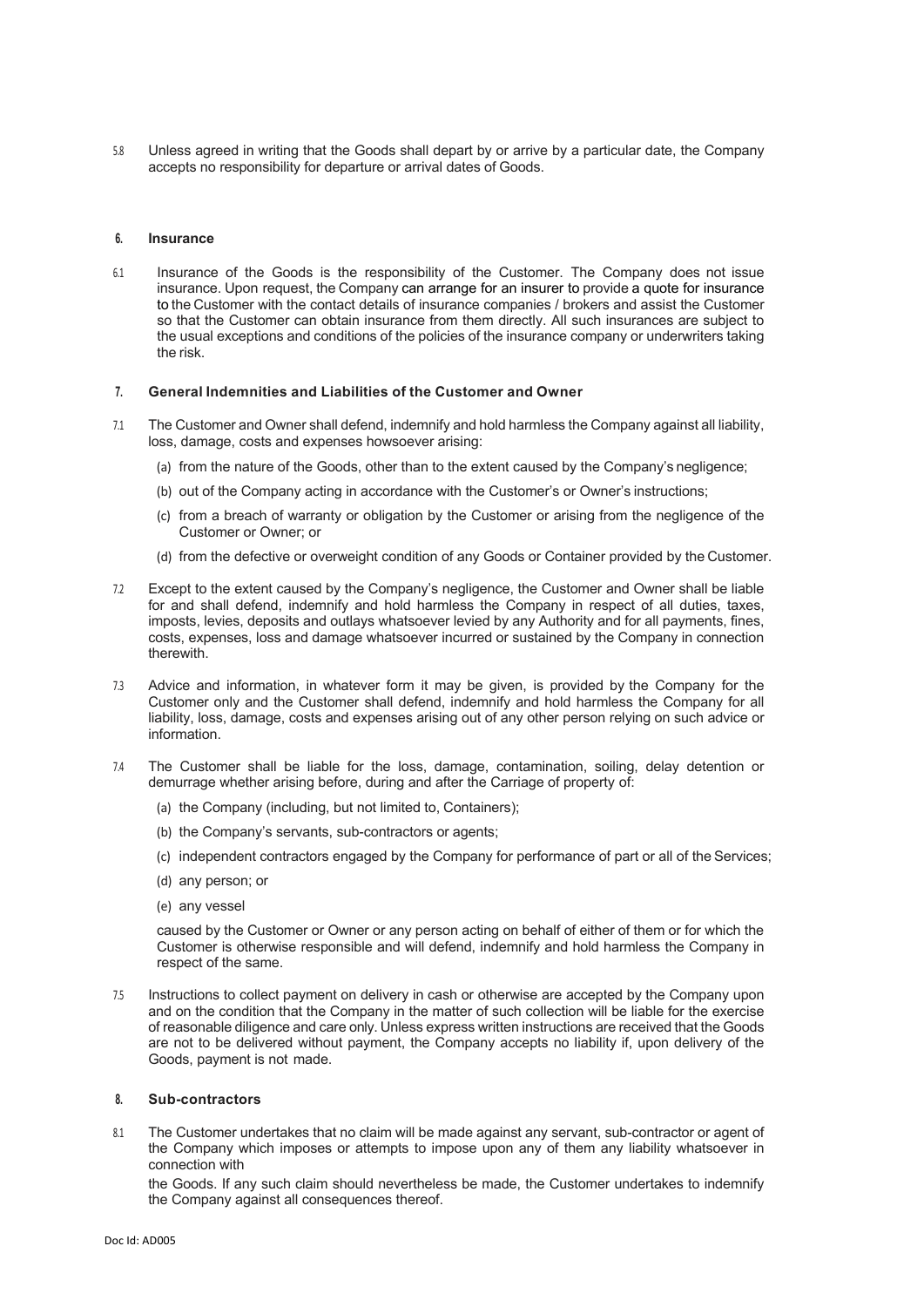- 8.2 Without prejudice to Clause 8.1, every servant, sub-contractor or agent of the Company shall have the benefit of all provisions herein as if such provisions were expressly for their benefit. In entering into this contract, the Company, to the extent of those provisions, does so not only on its behalf, but as agent and trustee for such servants, sub-contractors and agents.
- 8.3 The Customer shall defend, indemnify and hold harmless the Company from and against all claims, costs and demands whatsoever and by whomsoever made or preferred, in excess of the liability of the Company under these Conditions.
- 8.4 Without prejudice to the generality of this Clause 8, the indemnity referred to in Clause 8.3, shall cover all claims, costs and demands arising from or in connection with the negligence of the Company, its servants, sub- contractors and agents.
- 8.5 In this Clause, "sub-contractors" includes direct and indirect sub-contractors and their respective employees, servants and agents.

#### **9. Invoices and Charges**

- 9.1 The Company is entitled to issue a tax invoice in respect of its Services. The Customer shall pay to the Company the invoiced within fourteen (14) days of the date of the tax invoice and otherwise in accordance with these Conditions and all or any other sums immediately when due without deduction or deferment on account of any claim, counterclaim or set-off. The Company shall under no circumstances be precluded from raising a debit or invoice in respect of any sums lawfully due to it, notwithstanding that a previous debit(s) or invoice(s) (whether excluding or partly including the items now sought to be charged) had been raised and whether or not any notice was given that further debits or invoices were to follow.
- 9.2 When the Company is instructed to collect freight, duties, charges or other expenses from any person other than the Customer, the Customer:
	- (a) shall remain responsible for these amounts; and
	- (b) shall pay these amounts to the Company on demand where these amounts have become due and have not been paid by such other person.
- 9.3 On all accounts overdue to the Company, the Company shall be entitled without notice to charge default interest to be calculated at the rate 4 per cent above the base interest rate of the Company's bank applicable during the periods that such amounts are overdue for the period from the due date until the date of payment in full.
- 9.4 The Customer shall be liable for and pay to the Company any additional costs or expenses the Company may incur and for any loss or damage occasioned either directly or indirectly to the Company as a result of the Company relying upon the description and particulars provided by the Customer or by reason of any illegal, incorrect or insufficient marking, numbering or addressing of the Goods.
- 9.5 The charging by the Company of a fixed price for any Services whatsoever shall not in itself determine or be evidence that the Company is acting as an agent or a principal in respect of those Services. The Company shall under no circumstances be precluded from raising a debit in respect of any fee or disbursements lawfully due to it, notwithstanding that a previous debit or debits (whether excluding or partly including the items now sought to be charged) had been raised and whether or not any notice was given that further debits were to follow. Where any amount charged by the Company is described as a disbursement (or similar expression), such amount will include the forwarder's handling and administration fee in respect of the same and the fee is not required to be separately disclosed. Credit for disbursements will be withdrawn by the Company in the event disbursements are not paid within seven (7) days of the disbursement invoice.
- 9.6 The Customer acknowledges that the Company has a pecuniary interest in all contracts entered into by the forwarder as its agent in terms of these Conditions and agrees that the Company may receive and retain all brokerages, commissions, allowances and other remunerations paid by the other party to the contract and customarily retained by or paid to forwarding agents, in addition to the charges and expenses invoiced to the Customer, and need not disclose to the Customer the nature or amount thereof. The Company may charge by weight, measurement or value and may at any time reweigh, remeasure or revalue the Goods (or request same)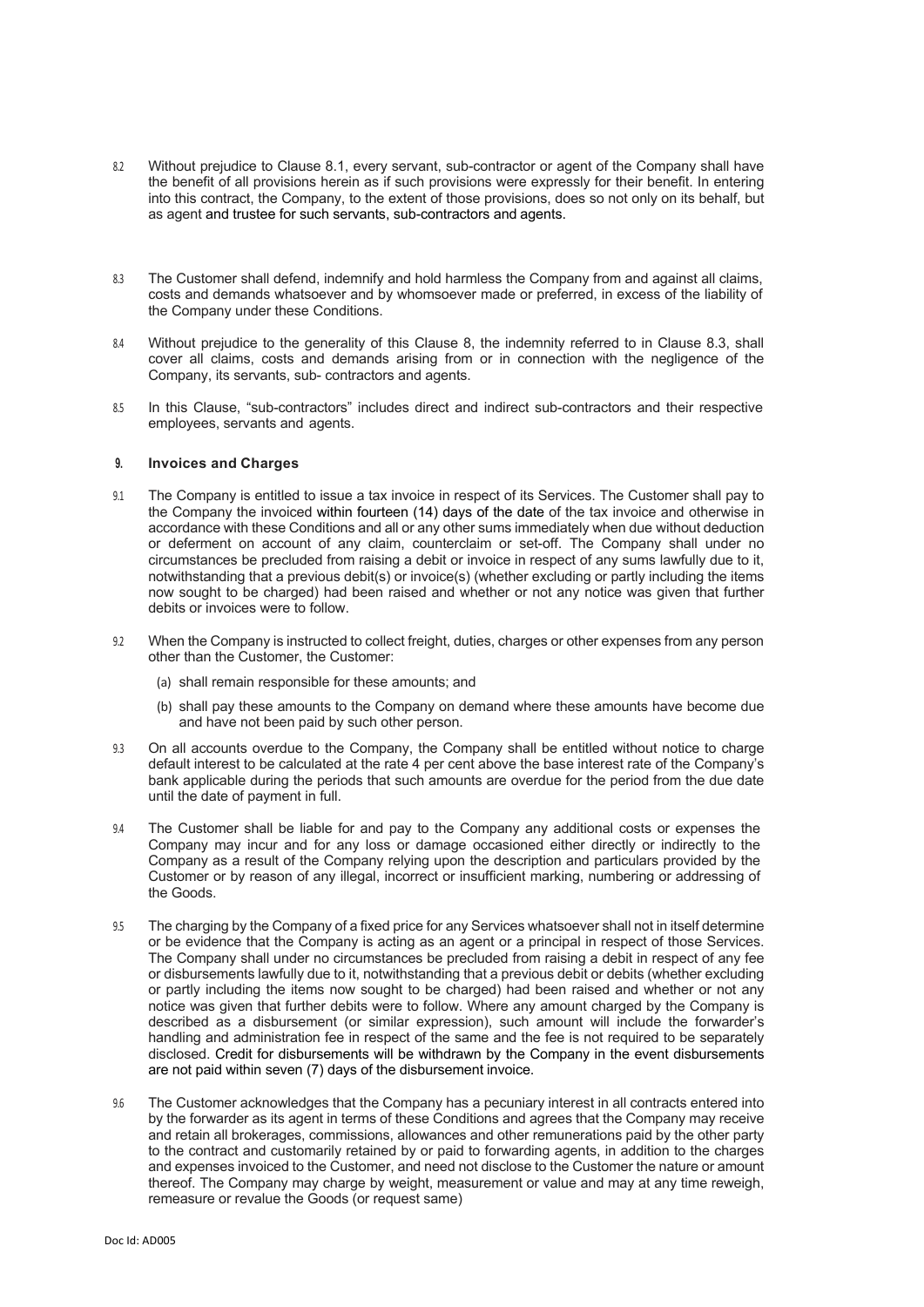and charge additional fees accordingly.

- 9.7 Unless otherwise stated, all charges quoted are exclusive of Goods and Services Tax (GST).
- 9.8 All monies due to the Company at the date of termination of this agreement must be paid in full at least seven (7) working days before the final delivery of the Customer's Goods.

#### **10. Liberties and Rights of the Company**

- 10.1 Unless otherwise agreed in writing, the Company shall be entitled to enter into contracts on behalf of itself or the Customer and without notice to the Customer:
	- (a) for the carriage of Goods by any route, means or person;
	- (b) for the carriage of Goods of any description, whether containerised or not, on or under the deck of any vessel;
	- (c) for the storage, packing, transhipment, loading, unloading or handling of Goods by any person at any place whether on shore or afloat and for any length of time;
	- (d) for the carriage or storage of Goods in containers or with other goods of whatever nature;
	- (e) for the performance of its own obligations, and to do such acts as the Company reasonably considers may be necessary or incidental to the performance of the Company's obligations.
- 10.2 The Company shall be entitled (without incurring any additional liability), but shall be under no obligation, to depart from the Customer's instructions in any respect if the Company considers there is good reason to do so in the Customer's interest.
- 10.3 The Company may at any time comply with the orders or recommendations given by any Authority. The responsibility and liability of the Company in respect of the Goods shall cease on the delivery or other disposition of the Goods in accordance with such orders or recommendations.
- 10.4 The Company shall be entitled (but under no obligation) at any time and from time to time to inspect the Goods and for this purpose to open or remove any Containers.
- 10.5 If at any time the Company reasonably considers that the carriage of the Goods should not be undertaken or continued or only continued after effecting any necessary Incidental Matters or incurring additional expense or risk, the Company shall be entitled to:
	- (a) abandon the carriage of such cargo or to effect such additional Incidental Matters and incur such additional expense, as may be reasonably necessary in order to enable the carriage to be effected or further effected; and
	- (b) be reimbursed by the Customer for the cost of all such additional Incidental Matters and all such additional expense incurred.
- 10.6 If the Company (or any person whose services the Company makes use of) considers:
	- (a) the performance of the Company's obligations are likely to be affected by any hindrance, risk, delay, difficulty or disadvantage whatsoever; and
	- (b) the hindrance, risk, delay, difficulty or disadvantage cannot be avoided by reasonable endeavours of the Company or such other person

the Company may (upon giving notice in writing to the Customer or Owner) treat the performance of its obligations as terminated and may, at the Customer's expense, place the Goods or any part of them at the Customer's or Owner's disposal at any place which the Company deems safe and convenient.

- 10.7 The notice in writing referred to in Clause 10.6 is not required where it is not reasonably possible to give such notice.
- 10.8 Where the Company exercises its rights and obligations under Clause 10.6, responsibility and liability of the Company in respect of the Goods shall thereupon cease absolutely.
- 10.9 Where the Company (or any person whose services the Company makes use of) is entitled to call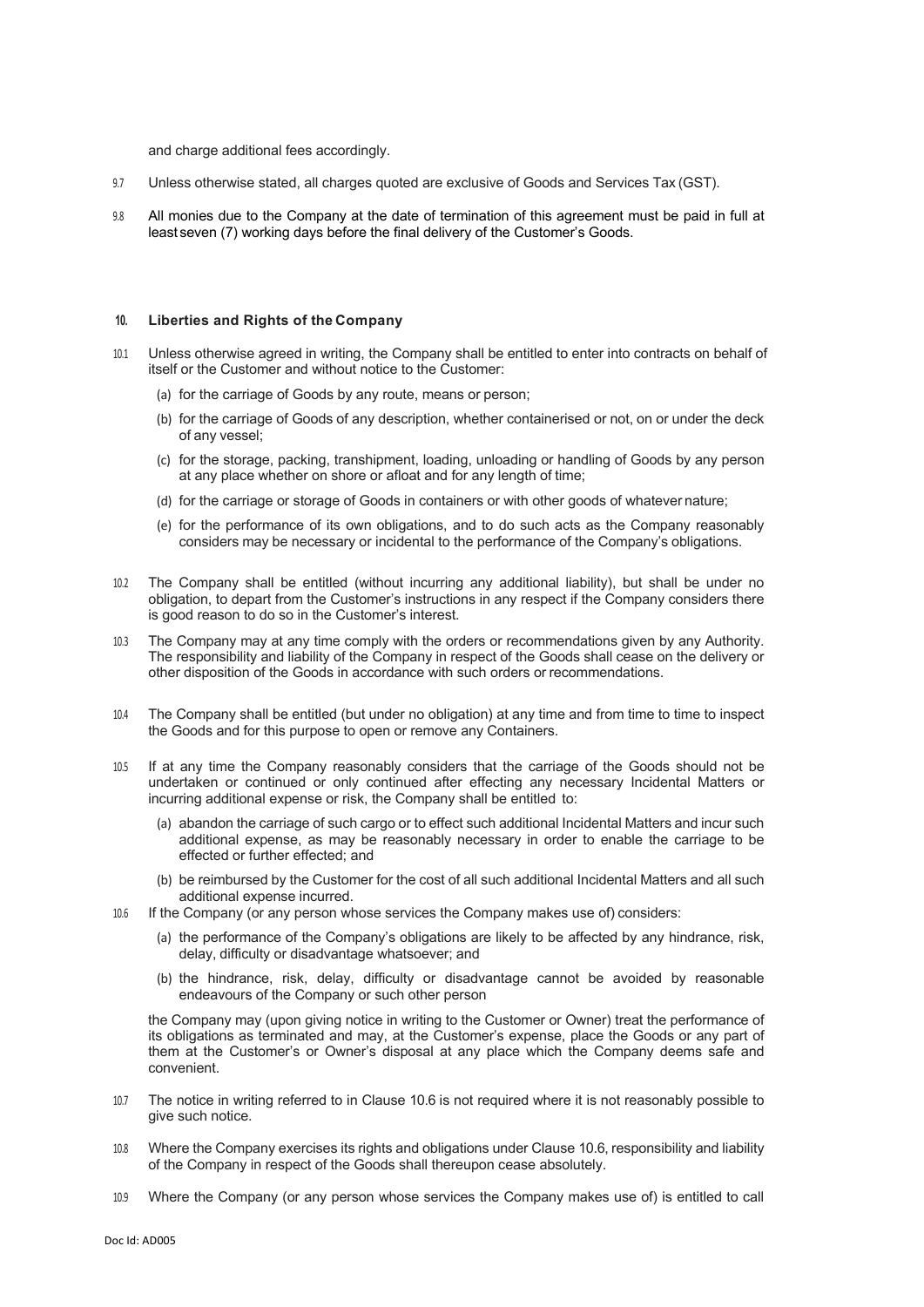upon the Customer or Owner to take delivery of the Goods at a designated time and place and delivery of the Goods, or any part thereof, is not taken by the Customer or Owner at the designated time and place the Company (or such other person) shall be entitled to store the Goods in the open or under cover at the sole risk and expense of the Customer.

- 10.10 Notwithstanding Clauses 10.6 to 10.9, the Company shall be entitled (but under no obligation) without any responsibility or liability to the Customer and Owner, to sell or dispose of:
	- (a) all Goods which the Company considers cannot be delivered as instructed, but only upon giving 21 days notice in writing to the Customer; and
	- (b) without notice, Goods which have perished, deteriorated or altered, in immediate prospect of doing so in a manner which has caused (or may be reasonably expected to cause) loss or damage to any person or property or to contravene applicable regulations.
- 10.11 Where the Company sells or disposes of Goods pursuant to Clause 10.10 the Customer shall be responsible for any costs and expenses of the sale or disposal.
- 10.12 The Company shall be entitled to retain and be paid all brokerages, commissions, allowances and other remunerations customarily retained by or paid to freight forwarders without notice to the Customer.
- 10.13 The Company shall have the right to enforce against the Owner and the Customer jointly and severally any liability of the Customer under these Conditions or to recover from them any sums to be paid by the Customer which upon demand have not been paid.
- 10.14 The Company is committed to taking all steps, so far as is reasonably practicable, to ensure that any carriage of Goods is performed safely and in accordance with the Heavy Vehicle National Law Chain of Responsibility provisions. The Company shall not comply with any direction or instruction by the Customer that might have the effect of contributing to a breach of the Heavy Vehicle National Law or preventing the Company from taking all steps that it considers to be necessary to prevent any breach of the Heavy Vehicle National Law or otherwise to comply with its duties under the Heavy Vehicle National Law.
- 10.15 The Company will not, under any circumstances or to any extent, be liable to the Customer or any other person for any loss or damage whatsoever arising from any action or inaction of the Company, its officers, subcontractors, servants or agents reasonably undertaken or otherwise in order to comply with the Heavy Vehicle National Law.
- 10.16 In the event of a breach of Chain of Responsibility provisions by the Customer, the Company may refuse to comply with a Customer direction or instruction or cease the provision of further Services to the Customer.

#### **11. Security Interest**

- 11.1 Special and General Lien: From the time the Company, or its servants or agents, receive the Goods into its custody, the Company, its servants or agents shall have a special and general lien on the Goods and a right to sell the Goods whether by public or private sale or auction without notice, for any unpaid amounts for freight, demurrage, container detention charges, duty, fines, penalties, salvage, average of any kind whatsoever and without limitation and for any and all debts, charges, expenses or any other sums due or which become due at any time from the Customer or the Customer's principals, servants or agents (whether those sums are due from the Customer on those Goods or documents or on any other Goods or documents). In addition, the lien shall cover the all costs and expenses of exercising the lien, including the costs of a public or private sale or auction, including legal costs and administration costs. The lien and rights granted by this Clause 11.1 shall survive delivery of the Goods and an Insolvency Event and the Company shall be entitled to retain the proceeds of sale of the Goods in respect of any outstanding amounts whatsoever referred to in this Clause. The Customer accepts that any sums due and owing by the Customer are secured debts and that any payment made to the Company in discharge of the Company's lien does not amount to a preference, priority or advantage in any manner or turn. The Company sells or otherwise disposes of such Goods pursuant to this Clause 11.1 as principal and not as agent and is not the trustee of the power of sale.
- 11.2 Continuing Security Interest: From the time the Company, or its servants or agents, receive the Goods into its custody, the Goods, and all of the Customer's present and future rights in relation to the Goods, are subject to a continuing security interest in favour of Company for the payment of all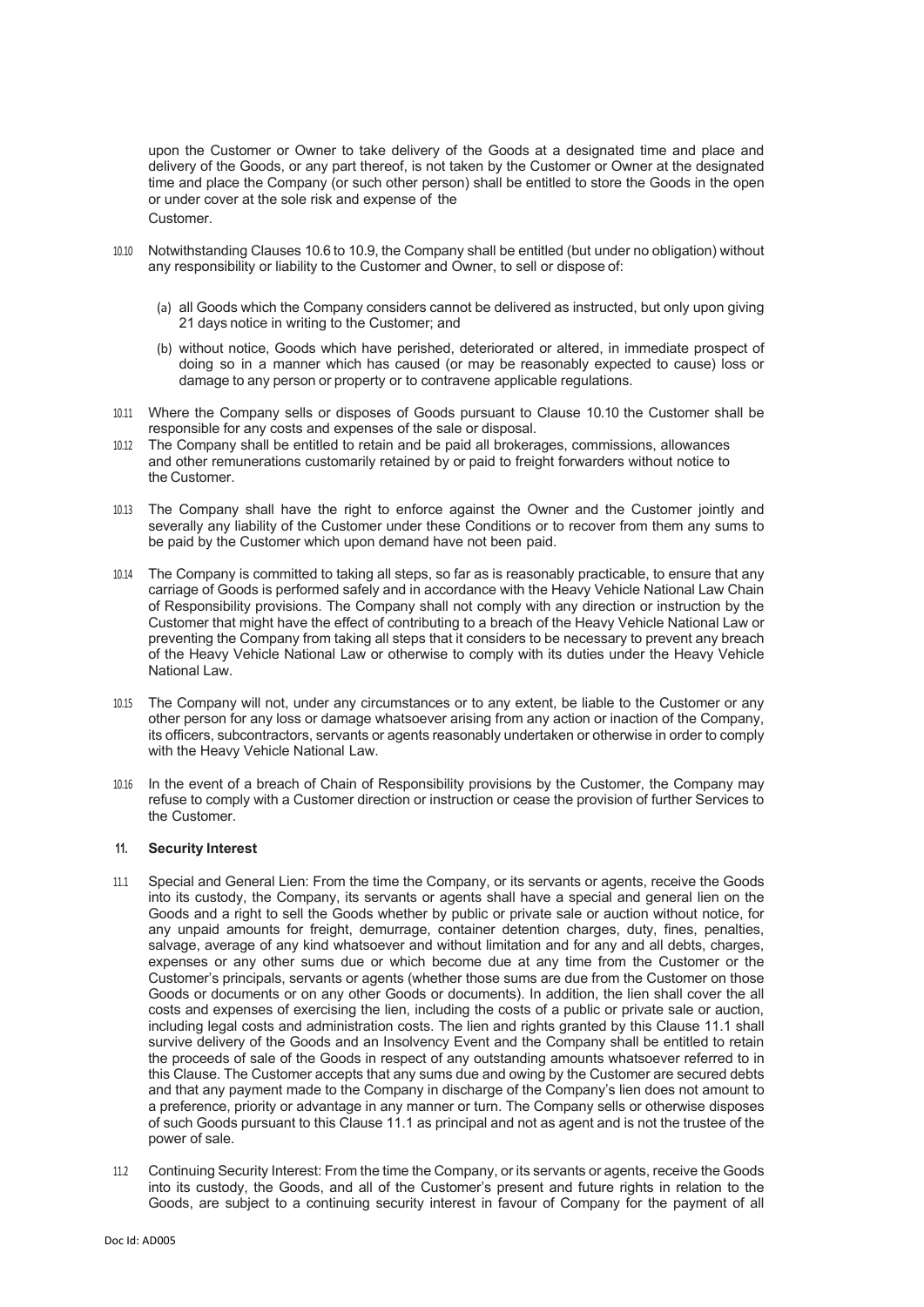amounts for freight, demurrage, container detention charges, duty, fines, penalties, salvage, average of any kind whatsoever and without limitation and for any and all debts, charges, expenses or any other sums due and owing by the Customer or the Customer's principals, servants or agents. In addition, the continuing security interest shall cover all the costs and expenses of exercising the lien, including the costs of a public or private sale or auction, including legal costs and administration costs.

- 11.3 Custody and Possession: For the purposes of these Conditions, and in particular Clauses 11.1 and 11.2 the Company shall be deemed to have custody and possession of the Goods whether the Goods are in the actual physical custody and possession of the Company or of any subcontractors, servants or agents, and whether or not the Company is in possession of any documents of title relating to the Goods. The Customer and the Company agree that the Company has possession of the Goods within the meaning of section 24 of the PPSA, even if the Goods are in the possession of the Company's subcontractors, servants or agents.
- Registration of Security Interest: The Customer acknowledges that the Company may, at the Customer's cost, register its security interest in the Goods, and all of the Customer's present and future rights in relation to the Goods, on the Personal Property Securities Register established under PPSA.
- 11.5 Provide Information: The Customer will immediately inform the Company if an Insolvency Event occurs with respect to the Customer. The Customer shall not change its name or other details without first notifying the Company in writing at least 14 days before such change takes effect.
- 11.6 Contracting Out and Waiver:
	- (a) The Company need not give any notice to the Customer or any other person (including a notice of verification statement) unless the notice is required to be given by the PPSA and cannot be excluded.
	- (b) The Customer and the Company agree pursuant to section 115of the PPSA that Sections 125, 142 and 143 of the PPSA do not apply to this Agreement.
	- (c) The Customer, pursuant to section 115 of the PPSA, waives its right to receive any notice, details or other document from the Company under Sections 95, 121(4), 130, 135, 132(3)(d) and 132(4) of the PPSA.
- 11.7 Customer's Obligations: The Customer will not:
	- (a) permit to subsist any other security interest in relation to the Goods which would rank ahead of the Company's interest; or
	- (b) except in the normal course of business, sell, lease or dispose of, or permit the sale, lease or disposal of, the Goods.
- 11.8 Company's Rights: In addition to any rights the Company has under the PPSA, the Company shall have the right, as the Customer's agent, at any time while any amounts owing by the Customer to the Company under any Contract remains outstanding, to enter into the premises where Goods are stored and remove them without being responsible for any damage caused in doing so. The Customer shall indemnify the Company for all such moneys and all costs, charges and expenses in repossessing the Goods.
- 11.9 Confidentiality: The Customer and the Company agree not to disclose information of the kind mentioned in Section 275(1) of the PPSA, except in circumstances required by Sections 275(7) (b) to (e) of the PPSA. The Customer agrees that it will only authorise the disclosure of information under Section 275(7)(c), or request information under Section 275(7)(d), unless the Company approves. Nothing in this Clause 11.9 will prevent any disclosure by the Company that it believes is necessary to comply with its other obligations under the PPSA or any other law.

#### **12. Containers**

- 12.1 If a Container has not been packed or stuffed by the Company, the Company shall not be liable for loss of or damage to the contents if caused by:
	- (a) the manner in which the Container has been packed or stuffed;
	- (b) the unsuitability of the contents for carriage in Containers, unless the Company has approved the suitability;
	- (c) the unsuitability or defective condition of the Container, provided that where the Container has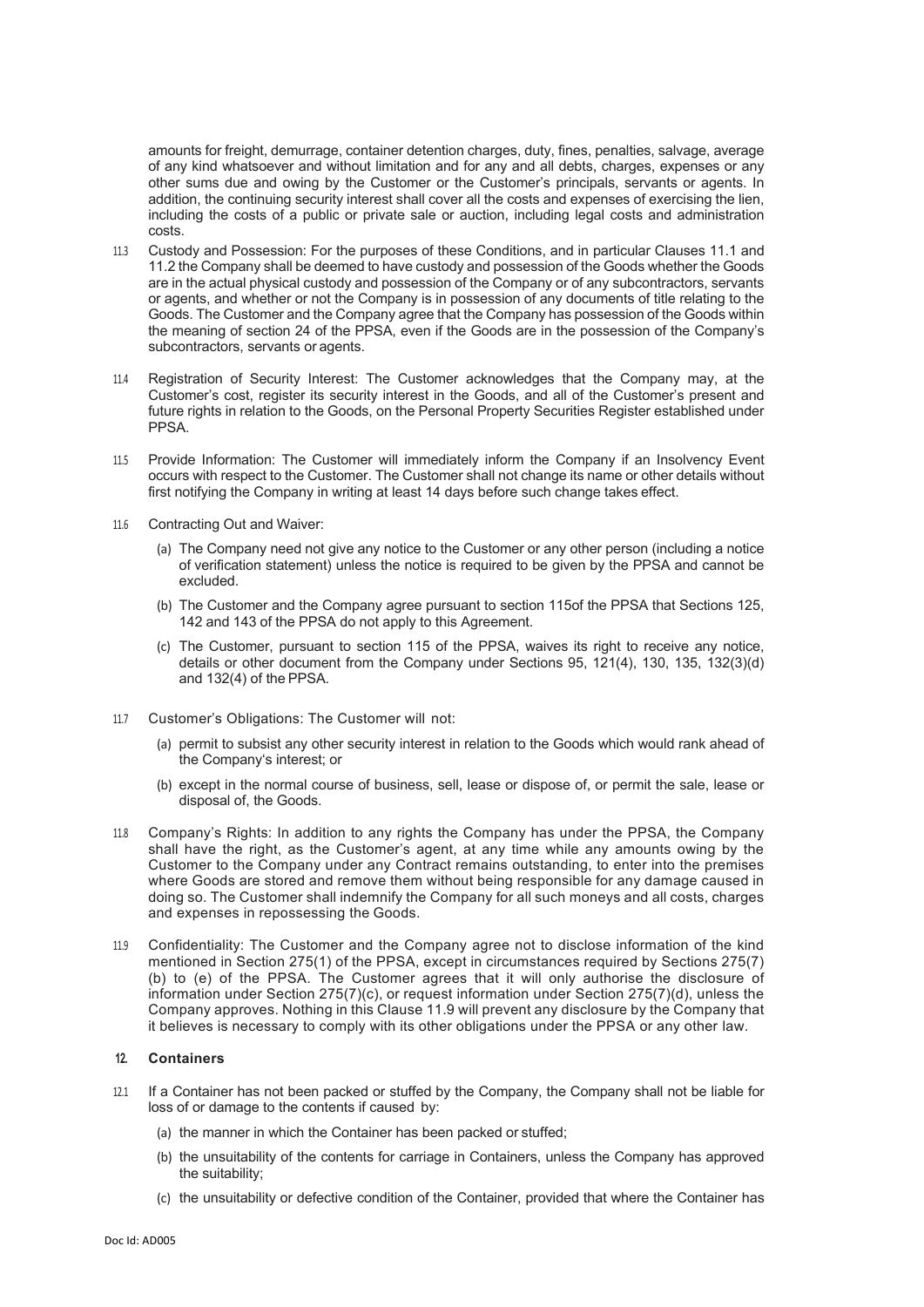been supplied by or on behalf of the Company this paragraph (c) shall only apply if the unsuitability or defective condition of the Container:

- (d) arose without any negligence on the part of the Company; or
- (e) would have been apparent upon reasonable inspection by the Customer or Owner or person acting on behalf of either of them;
- the fact that the Container is not sealed at the commencement of the carriage, except where the Company has agreed to seal the Container.
- 12.2 The Customer shall defend, indemnify and hold harmless the Company against all liability, loss, damage, costs and expenses arising from one or more of the matters referred to in Clause 12.1.
- 12.3 Where the Company is instructed to provide a Container, in the absence of a written request to the contrary, the Company is not under an obligation to provide a Container of any particular type or quality.
- 12.4 The Customer agrees to indemnify and keep indemnified the Company for all hire and other charges charged for the Customer's use of Containers provided by the Company, and for any costs incurred by the Company for the cleaning of Containers.

#### **13. General Liability**

- 13.1 Except where otherwise provided in these Conditions, the Company shall not be liable for any loss or damage whatsoever arising from:
	- (a) the act or omission of the Customer or Owner or any person acting on their behalf;
	- (b) compliance with the instructions given to the Company by the Customer, Owner or any other person entitled to give them;
	- (c) insufficiency of the packing or labelling of the Goods, except where such service has been provided as a Service by the Company;
	- (d) handling, loading, stowage or unloading of the Goods by the Customer or Owner or any person acting on their behalf;
	- (e) inherent vice of the Goods;
	- (f) riots, civil commotions, strikes, lockouts, stoppage or restraint of labour from whatsoever cause;
	- (g) fire, flood, storm, explosion or theft;
	- (h) any Force Majeure Event; or
	- (i) any other cause which the Company could not avoid and the consequences whereof it could not prevent by the exercise of reasonable diligence.
- 13.2 Subject to Clause 5.8, the Company shall not be liable for loss or damage howsoever caused(whether or not direct, indirect or consequential) to property other than the Goods themselves and shall not be liable for any pure economic loss or loss of profit (or similar claim), delay or deviation howsoever arising.

#### **14. Limits of Liability**

- 14.1 Except in so far as otherwise provided by these Conditions, the liability of the Company, howsoever arising, shall not exceed the following:
	- (a) in respect of all claims other than those subject to the provisions of Clause 14.4 whichever is the lesser of:
		- (i) the value of; or
		- (ii) the equivalent of AUD1.00 per gross kilogram in the currency of the loss or damage, (the exchange rate to apply being the rate as at the date of the delivery of the Goods) of,
	- the Goods lost, damaged, misdirected, misdelivered or in respect of which a claim arises.
	- (b) in respect of claims for delay where not excluded by the provisions of these Conditions, the amount of the Company's charges in respect of the Goods delayed.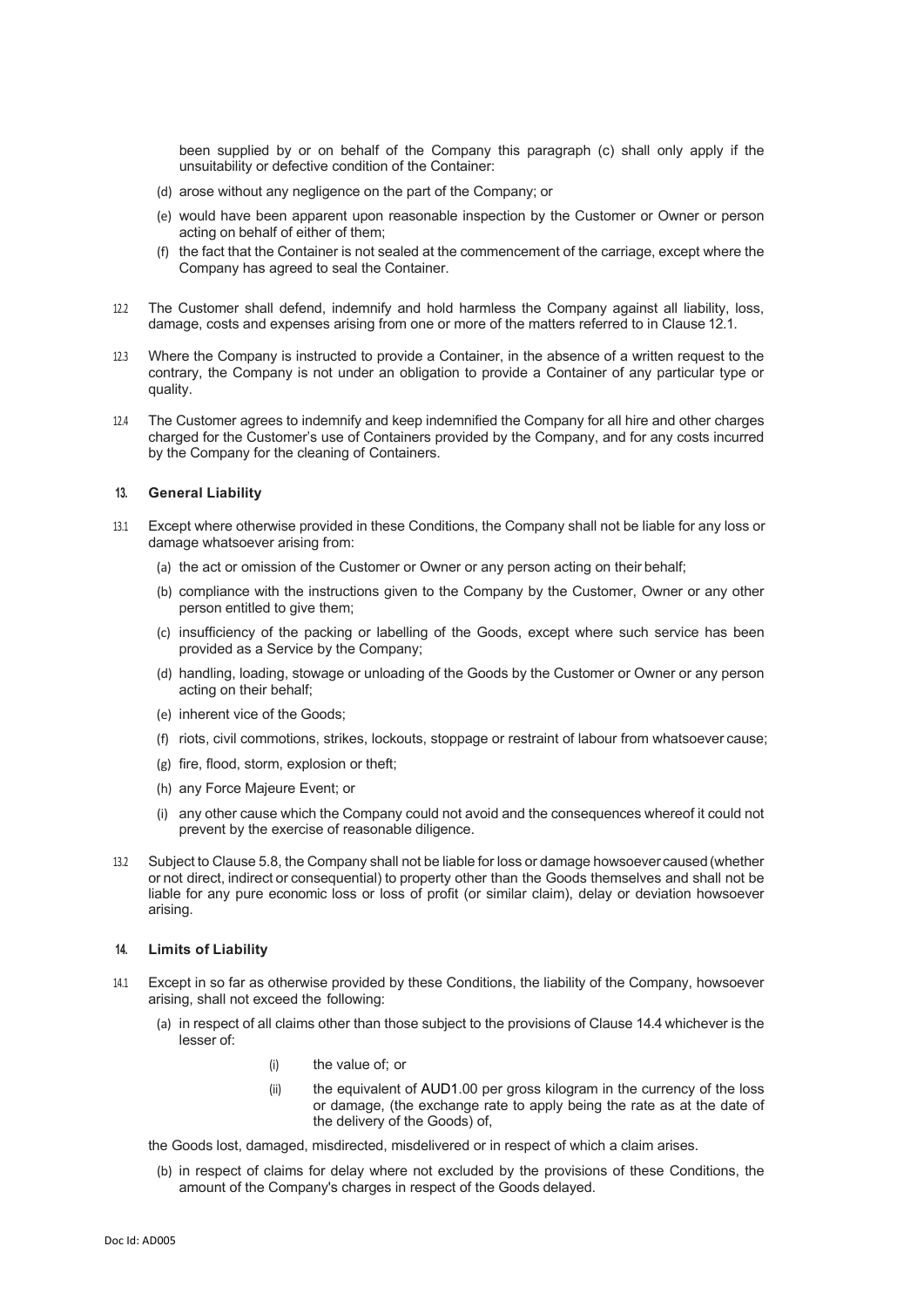- 14.2 The limitation of liability referred to in Clause 14.1 shall apply notwithstanding that the cause of the loss or damage is unexplained.
- 14.3 The value of the Goods referred to in Clause 14.1(a) shall be calculated by reference to:
	- (a) the invoice value of the Goods plus freight and insurance if paid, or
	- (b) if there is no invoice value for the Goods, the value of such Goods at the place and time when they were delivered to the Customer or Owner or should have been delivered. The value of the Goods shall be fixed according to the current market price, or, if there is no commodity exchange price or current market price, by reference to the normal value of goods of the same kind and quality.
- 14.4 If agreed in writing prior to receipt of the Goods, the Company may accept liability in excess of the limits set out in these Conditions upon the Customer agreeing to pay the Company's additional charges for accepting such increased liability. Details of the Company's additional charges will be provided upon request.
- 14.5 Unless agreed in writing prior to receipt of the Goods, the Company will not accept or deal with bullion, coin, precious stone, jewellery, antiques, works of art or other valuable Goods. Should any Customer nevertheless deliver any such Goods to the Company or cause the Company to handle or deal with any such Goods other than in accordance with prior written agreement, the Company shall be under no liability whatsoever for or in connection with such Goods howsoever arising.
- 14.6 The liability of the Company arising out of any one incident for breach of any right or guarantee the Customer may have under the *Competition and Consumer Act 2010 (Cth)*and the Australian Consumer Law, or comparable legislation in each of the States and Territories of Australia, or howsoever arising is limited to any of the following as determined by the Company:
	- (a) the supplying of the services again; or
	- (b) the payment of the cost of having the services supplied again; or
	- (c) the value of the Goods the subject of the services at the time the Goods were received by the

Company, whichever is lower.

#### **15. Notice of Loss, Time bar**

- 15.1 The Company shall be discharged of all liability unless:
	- (a) notice of any claim is received by the Company or its agent in writing within 14 days after the date specified in Clause 15.2, or within a reasonable time after that date if the Customer proves that it was impossible to so notify; and
	- (b) suit is brought in the proper forum and written notice thereof received by the Company within 9 months after the date specified in Clause 15.2.
- 15.2 For the purposes of Clause 15.1, the applicable dates are:
	- (a) in the case of loss or damage to Goods, the date of delivery of the Goods;
	- (b) in the case of delay or non-delivery of the Goods, the date that the Goods should have been delivered;
	- (c) in any other case, the event giving rise to the claim.

#### **16. Payment Disputes**

- 16.1 If the Customer disputes the whole or any portion of the amount claimed in an invoice submitted by the Company, the Customer must:
	- (a) pay the portion of the amount stated in the invoice which is not in dispute in accordance with the terms of payment; and
	- (b) notify the Company in writing (within five (5) business days of receipt of the invoice) of the reasons for disputing the remainder of the invoice;
	- (c) the parties must immediately and in good faith attempt to resolve the dispute prior to the due date of payment of the relevant disputed invoice; and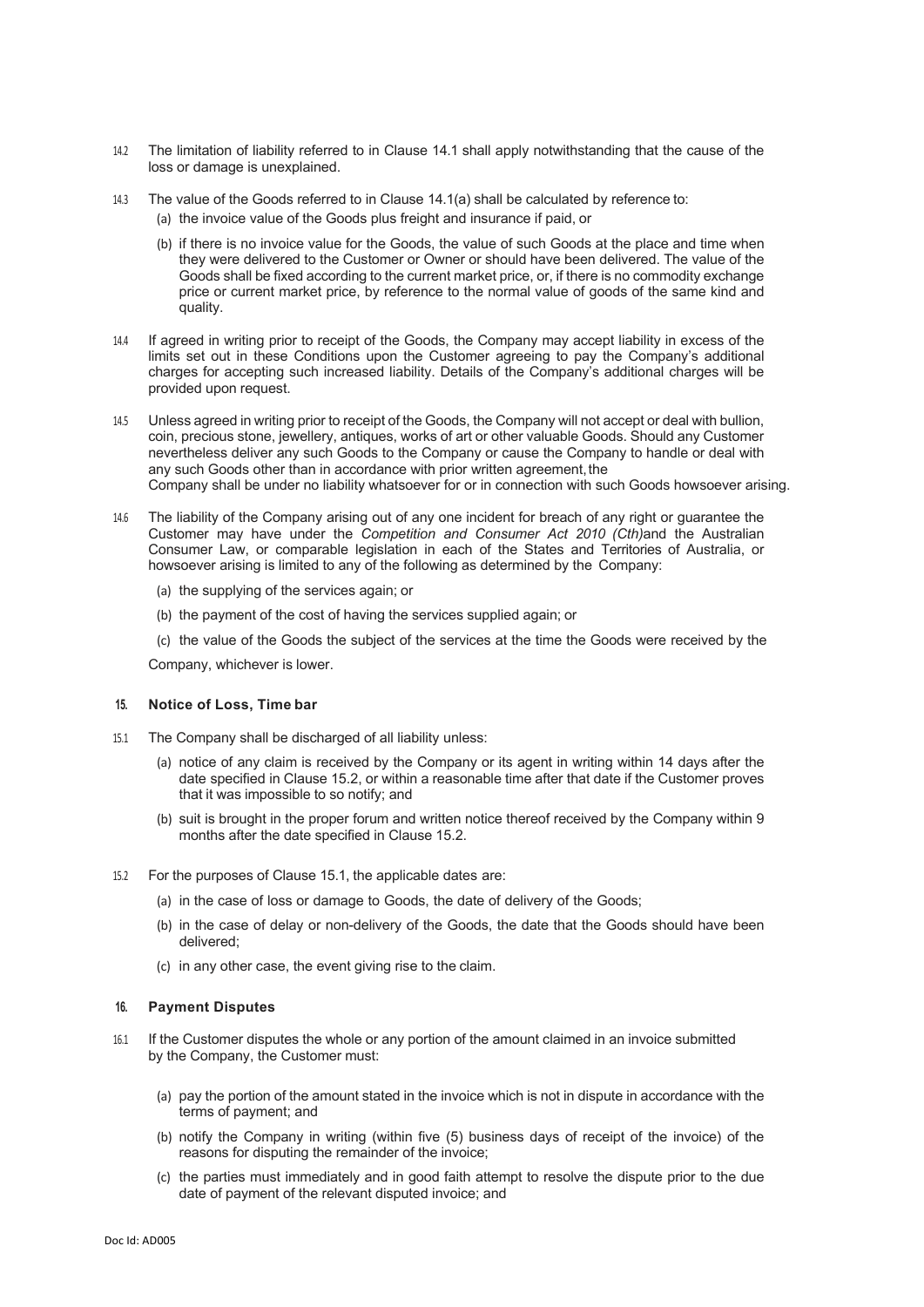(d) nothing contained earlier in this agreement will prevent the Company from withdrawing services at any stage to recover any amounts owing to or claimed by the Company from the Customer.

#### **17. General Average**

17.1 The Customer shall defend, indemnify and hold harmless the Company in respect of any claims of a General Average nature, including any claims or demands for General Average security which may be made on the Company, and the Customer shall forthwith provide such security as may be required by the Company in this connection.

#### **18. Miscellaneous**

#### 18.1 Notice

Any notice served by post shall be deemed to have been given on the third day following the day on which it was posted to the address last known to the Company to be the address of the recipient of the notice.

#### 18.2 Defences and Limits of Liability

The defences and limits of liability provided in these Conditions shall apply in any action against the Company whether founded in contract or in tort or howsoever otherwise founded.

- 18.3 Legislation
	- (a) If these Conditions are held to be subject to the laws of the Commonwealth of Australia or of any particular State or Territory in Australia then these Conditions shall continue to apply and shall be void only to the extent that they are inconsistent with or repugnant to those laws and no further. Nothing in these Conditions is intended to have the affect of contracting out of any applicable provisions of the Competition and Consumer Act 2010 (Cth) and the Australian Consumer Law, or comparable legislation in each of the States and Territories of Australia, except to the extent permitted by those Acts where applicable.
	- (b) If any other legislation is compulsorily applicable to any business undertaken, these Conditions shall, as regards such business, be read as subject to such legislation and nothing in these Conditions shall be construed as a surrender by the Company of any of its rights or immunities or as an increase of any of its responsibilities or liabilities under such legislation and if any part of these Conditions is held to be repugnant to such legislation to any extent such part shall as regards such business be over-ridden to that extent and no further.
- 18.4 Headings

Headings of clauses or groups of clauses in these Conditions are for indicative purposes only.

#### **19. Governing Law and Jurisdiction**

- 19.1 These Conditions and any claim or dispute arising out of or in connection with the Services of the Company shall be subject to the law of Victoria and any such claim or dispute shall be determined by the Courts of that State or Territory and no other Court.
- 19.2 Notwithstanding, clause 19.1 where any claim or dispute arising out of or in connection with the Services of the Company arises in New Zealand, such claim or dispute shall be determined at the Company's option in accordance with New Zealand law and by a New Zealand Court of competent jurisdiction.

# **PART II: Company as Agent**

#### **20. Special Liability and Indemnity Conditions**

- 20.1 To the extent that the Company acts as an agent, the Company does not make or purport to make any contract with the Customer for the carriage, storage or handling of the Goods nor for any other physical service in relation to them and acts solely on behalf of the Customer in securing such services by establishing contracts with third parties so that direct contractual relationships are established between the Customer and such third parties.
- 20.2 The Company shall not be liable for the acts and omissions of third parties referred to in Clause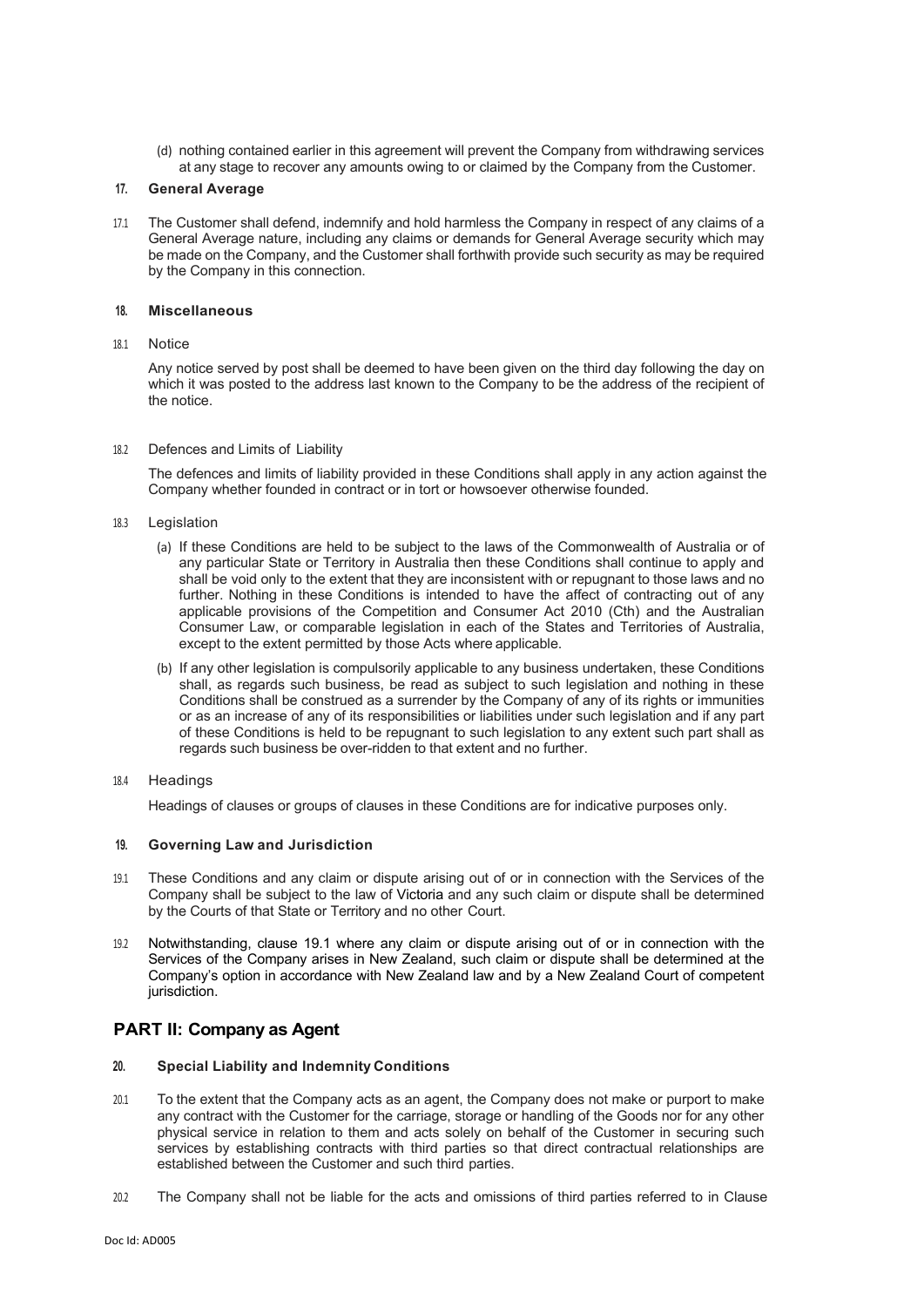20.1.

- 20.3 The Company, when acting as an agent, has the authority of the Customer to enter into contracts on the Customer's behalf and to do acts which bind the Customer in all respects notwithstanding any departure from the Customer's instructions.
- 20.4 Except to the extent caused by the Company's negligence, the Customer shall defend, indemnify and hold harmless the Company in respect of all liability, loss, damage, costs or expenses arising out of any contracts made in the procurement of the Customer's requirements in accordance with Clause 20.1.

## **21. Choice of Rates**

21.1 Where there is a choice of rates according to the extent or degree of liability assumed by persons carrying, storing, or handling the Goods, no declaration of value (where available) will be made by the Company unless previously agreed in writing between the Customer and the Company.

# **Part III: Company as Principal**

# **22. Special Liability Conditions**

- 22.1 Where the Company contracts as principal for the performance of the Customer's instructions, the Company undertakes to perform, or in its own name to procure, the performance of the Customer's instructions and, subject to the provisions of these Conditions, shall be liable for the loss of or damage to the Goods occurring from the time that the Goods are taken into its charge until the time of delivery.
- 22.2 Where:
	- (a) the Company contracts as a principal and sub-contracts the performance of the Company's Services; and
	- (b) it can be proved that the loss of or damage to or in respect of the Goods arose or was caused whilst the Goods were in the care or custody of the sub-contractor;

the Company shall have the full benefit of all rights, limitations and exclusions of liability available to the sub-contractor in the contract between the Company and the sub-contractor and in any law, statute or regulation and the liability of the Company shall not exceed the amount recovered, if any, by the Company from the sub-contractor.

- 22.3 Notwithstanding other provisions in these Conditions, if it can be proved where the loss of or damage to the Goods occurred, the Company's liability shall be determined by the provisions contained in any international convention or national law, the provisions of which:
	- (a) cannot be departed from by private contract, to the detriment of the claimant; and
	- (b) would have applied if the claimant had made a separate and direct contract with the actual provider of the particular service in respect of that service or stage of carriage where the loss or damage occurred and received as evidence thereof any particular document which must be issued if such international convention or national law shall apply.
- 22.4 Notwithstanding other provisions in these Conditions, if it can be proved that the loss of or damage to the Goods occurred at sea or on inland waterways and the provisions of Clause 22.2 do not apply, the Company's liability shall be determined by the Hague-Visby Rules. Reference in the Hague-Visby Rules to carriage by sea shall be deemed to include reference to carriage by inland waterways and the Hague-Visby Rules shall be construed accordingly.
- 22.5 Notwithstanding the provisions of Clauses 22.2, 22.3 and 22.4 but subject to Clause 21.5 if the loss of or damage to the Goods occurred at sea or on inland waterways, and the owner, charterer or operator of the carrying vessel is entitled to limit its liability at law and establishes a limited fund, the liability of the Company shall be limited to the proportion of such limitation fund as is allocated to the Goods.
- 22.6 In the event of any inconsistency between these Conditions and the conditions of any bill of lading or air waybill issued by or on behalf of the Company as principal, the conditions of any such bill of